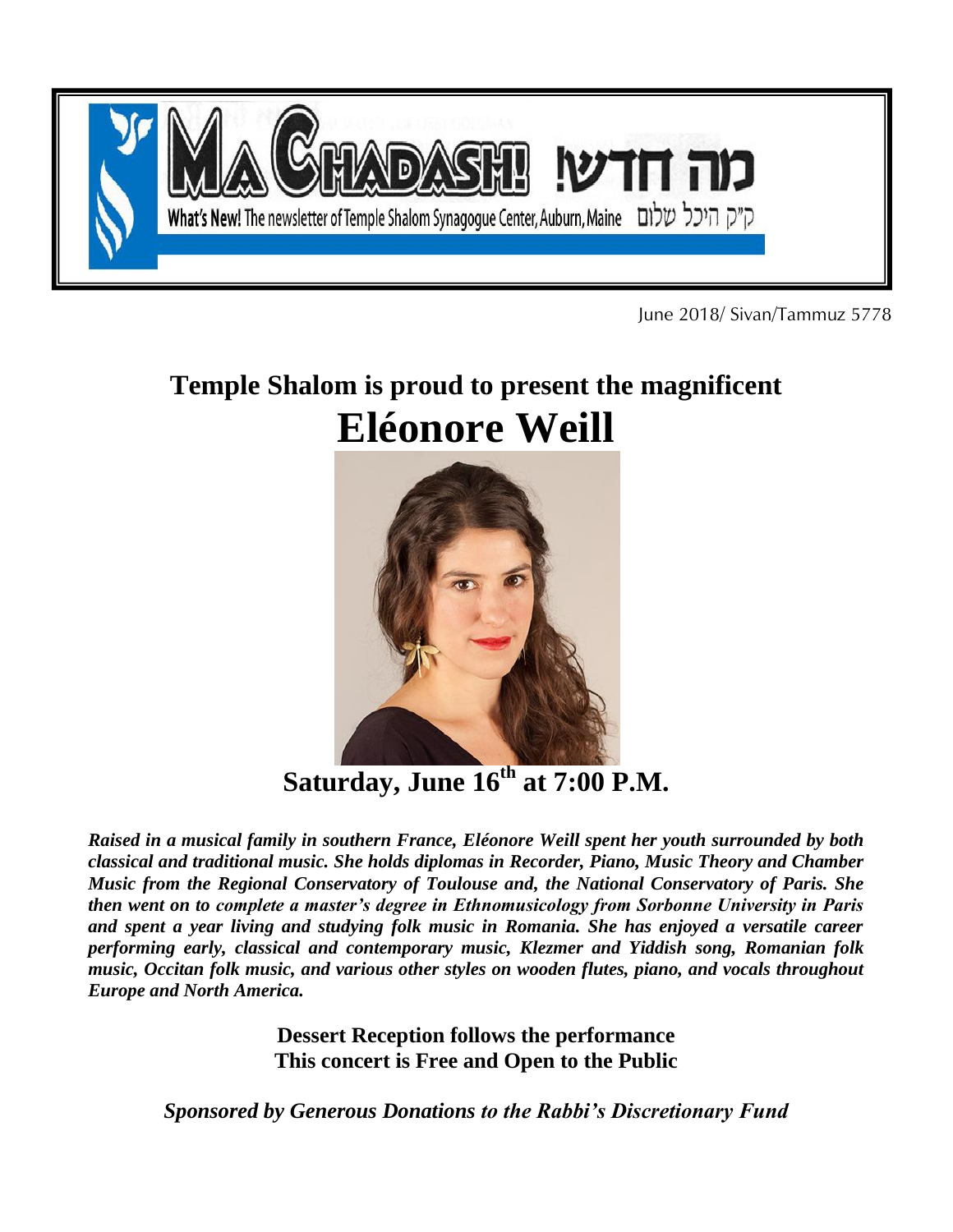## FROM THE RABBI



Lenny.

 Several years ago, while at my previous congregation, a rather unsavory character began showing up to Shabbat services. I will call him "Lenny." Lenny clearly had some kind of personality disorder. He loved to pick fights with people, and his clothes were dirty and smelly. He would always arrive in the middle of services and immediately and conspicuously fall asleep. He would awake just in time for the Kiddush luncheon where he would generously help himself to the food without caring whether there would be enough

food left for everyone else. Lisa witnessed him deliberately tripping Johnny, and then mocking Johnny as he fell flat on his face. Johnny was three years old at the time.

 I received a call from the president of the synagogue: *I, and a number of prominent members of the community, have decided to ban Lenny from the synagogue. I need you to back me up.* This was not a request.

 The next Shabbat, Lenny arrived during the Torah reading. The president interrupted the Torah reading, approached Lenny, informed him that he was banned from the community and ordered him to immediately leave. As the president had suspected, Lenny looked to me for support. I could barely look Lenny in the eye as I had to tell him that I agreed with the president. Before he stormed out, Lenny fixed his gaze upon me—a gaze that I will never forget. It said: *You're a phony, a sell-out. You will come to an ignominious end*. The kind of damning, withering look that I imagined Biblical prophets like Jeremiah or Isaiah using to condemn the unfaithful Israelites.

 Our Talmud teaches that since the close of the era of Biblical prophecy many centuries earlier, the right to speak on God's behalf, prophecy, has been entrusted to the mentally impaired.

 As soon as Lenny left, two of the holier Shabbat regulars rose to walk out in solidarity, declaring that they did not feel comfortable in a shul where not every Jew was welcome to attend services. I pleaded with them not to leave, ultimately persuading them that it would be imprudent to allow someone into our shul who threatened the safety of the children. I myself, however, was not convinced.

To this day, I am not sure that I did the right thing. In fact, I am pretty sure I didn't.

Rabbi Sruli

P.S. Rabbi Sruli and Lisa will be performing a concert at the Turner Gazebo (98 Mathew's Way, Turner) on Tuesday, June  $5<sup>th</sup>$  at 6:30 p.m. This concert is free and open to the public.



*Rabbi Sruli is always happy to speak with and meet with members or our Temple. Please call or text Rabbi Sruli on his cell phone at 914-980-9509 if you would like to speak with him or to arrange a time for a meeting. You can also call or leave a message at the Temple office and Rabbi Sruli will get back to you.*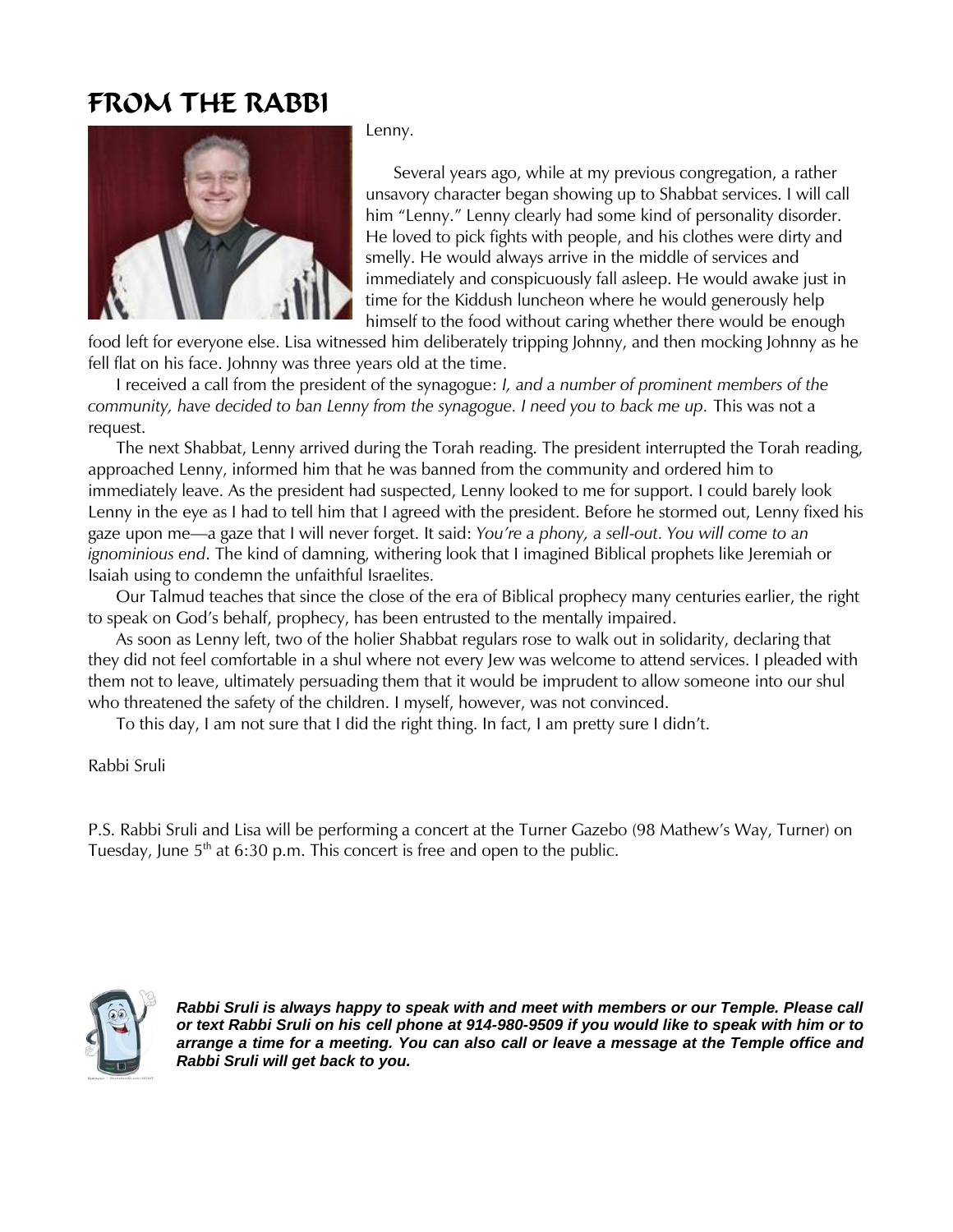## PRESIDENT'S MESSAGE



 Anne and I have this dream. Well, 'dream' may be too strong of a word. We want to write a book. Though, we don't really know the story. The title would be 'The Joys of an Ordinary Life".

 Maybe the book would be vignettes. Maybe fully written by us or maybe a collaboration of many, showing the joys of an ordinary life from various perspectives.

 Most of us have had good lives. (So far. Hopefully, they do not end too soon.) And most of us have not led extraordinary lives. The book would show how an ordinary life to many, can be extraordinary to the self. I would think that my life, to many others has been ordinary. I have not climbed Everest. I have not gone kayaking down a glacial river. I have

not invented anything. Yet still, from the self perspective, looking out, I have had a great life, with (hopefully) many more years to come. I have found the love of my life, (to clarify, it is Anne). I have two great children. My father lived to 87 and my mother is still kicking, with that new knee of hers, along at 85. I have two great, caring and loving boys. I have been told, by a number of people, that the way the entire Allen/Bodenheimer family gets along is unusual, yet it feels like it should be common. These are Joys of an Ordinary Life.

 I have the same stories about my kids that we all do, maybe with different words, but the same joys. I remember Jake, at age six, chasing a couple of birds knowing he was going to catch them. He did not, but he had one heck of a smile on his face anyway. And I remember Adam, at around nine finishing a soccer season with his team not even getting one win. Yet, when walking home after the last game, he looked at me and said 'I had a blast this season.' These are the Joys of an Ordinary Life.

 I remember my dad, just last year, in his final hours, with most of his family surrounding him (two were flying home at the moment), and his last coherent words 'I love you all'. This is a Joy of an Ordinary Life.

 I remember my mother making me breakfast, usually French toast, every morning, before school. This is a Joy of an Ordinary Life.

 I remember all of the holidays my family has shared, with more to come, and never a fight. Although, maybe a little disagreement over politics. This is a Joy of Ordinary Life.

I remember the support of our community in the difficult times. This is the Joy of an Ordinary Life.

 For all of these things, and for all of the things not mentioned, I am so grateful and thankful, that I have been able to have the Joy of an Ordinary Life.

 Think of your life. Think of and be grateful and thankful for the Joys in your life and give joy to others as that is part of what makes up the Joys of an Ordinary Life.

 Anne and I have this dream. We want to write a book. We don't really know the story, or then again, maybe we are living it.

David Allen President

This month's Ma Chadash is sponsored by the Allens in memory of Bob Allen. We will all remember the twinkle in his eye when he told a story.

Call Julie to see how you can sponsor an issue of the Ma Chadash.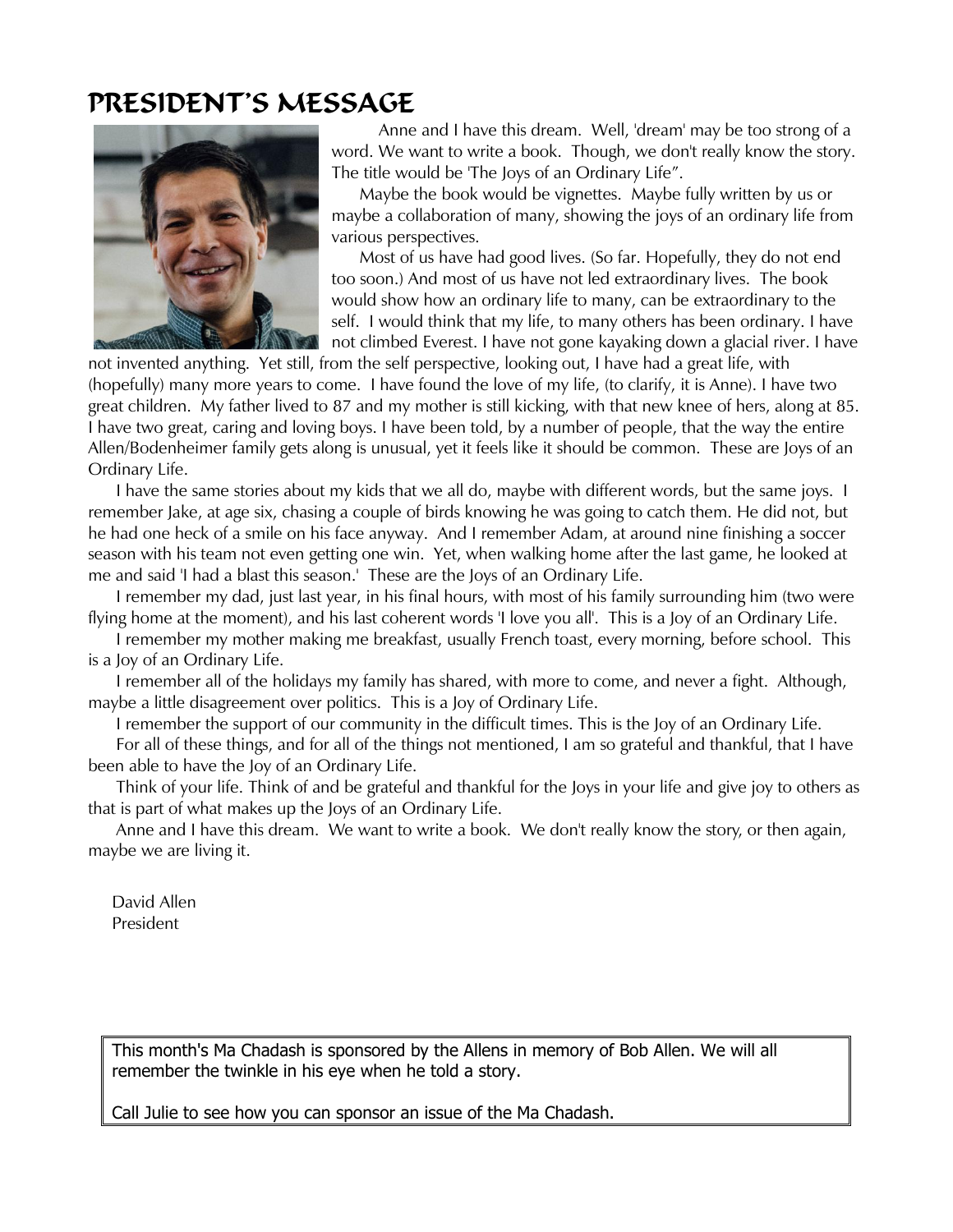### TEMPLE SHALOM PRESENTS UNFORGETTABLE FOOD, FILM, AND COMMENTARY



 Please join us at 11 a.m. on Sunday, June 3, for a delicious Israeli brunch catered by Portland-based chef Haggai Bernstein, followed by a noontime screening of the dramatic film "God on Trial." Rabbi Sruli Dresdner and Jonathan Cohen, professor of philosophy at the University of Maine at Farmington, where he teaches history of philosophy, ethics, logic, and critical thinking, will lead a discussion after the film.

 If you plan to attend the brunch, please RSVP by emailing the synagogue at [temple6359@aol.com](mailto:temple6359@aol.com) or calling at 207- 786-4201 by May 29. Admission to the

brunch will be \$15 per person by RSVP only.

 "God on Trial," an 86-minute 2008 BBC/WGBH television drama directed by Andy De Emmony and written by Frank Cottrell Boyce, takes place in Auschwitz during World War II.

 The Jewish prisoners put God on trial *in absentia* for abandoning the Jewish people. The debate centers on the question: Has God broken his covenant with the Jewish people by allowing the Nazis to commit genocide? The play is based on an event described by Eli Wiesel in his book "The Trial of God," though Boyce describes this tale as "apocryphal." Wiesel later confirmed that the story was true, and that he was personally witness to it."

Los Angeles Times film critic Mary McNamara writes:

"For although the various arguments made during "God on Trial" never deviate from the specific concerns of the Chosen People, larger questions crowd the drama's edges like the silent, rapt men who follow the trial from their bunks. The nature and existence of God, the nature and necessity of faith, the role humans occupy in the universe and, most important, how to reconcile the idea of a loving deity with the ongoing tragedy of war and genocide. They are big topics addressed with a striking lack of sentimentality, quite a feat considering the setting. You will weep, but you will also think. And although the weeping will stop fairly soon after the credits role, with any luck, the thinking will not."

 To help us with post-screening "thinking," Sruli and Jonathan will reflect on the film's themes and engage us in a discussion you won't want to miss.

---------------------------------------------------------------------------------------------------------------------

#### SPEEDY RECOVERY

We pray for refuah sh'leimah – the full and speedy recovery **of Georgette Belanger, Phil Bray, Gary Buckman, John Calloway, June Wilner Chason, Lloyd W. Cohen**, **Enid Ehrlich, Isaak Gekhtin, Anne Geller, Ariella Green, Sharon Hemond, David Izenstatt, Michael Jesser, Elizabeth Johnson, Helene Krasner, Jimi LaPerriere, George Laskoff, Susan Lifter, Bruce Meyer, Sandy Miller, Maude Olsen, Marsha Plavnick, Judy Rizk, Sybil Rohilly, Joel Salberg, Bert Silverstein, Sara Tedlow, Sandy Traister**, **Neal Weiner, Janet Zidle,** and all others who are not well at this time.

*We like to hear good news! Whenever you request that a name be put on this list, please let Temple Shalom know when it can be removed.*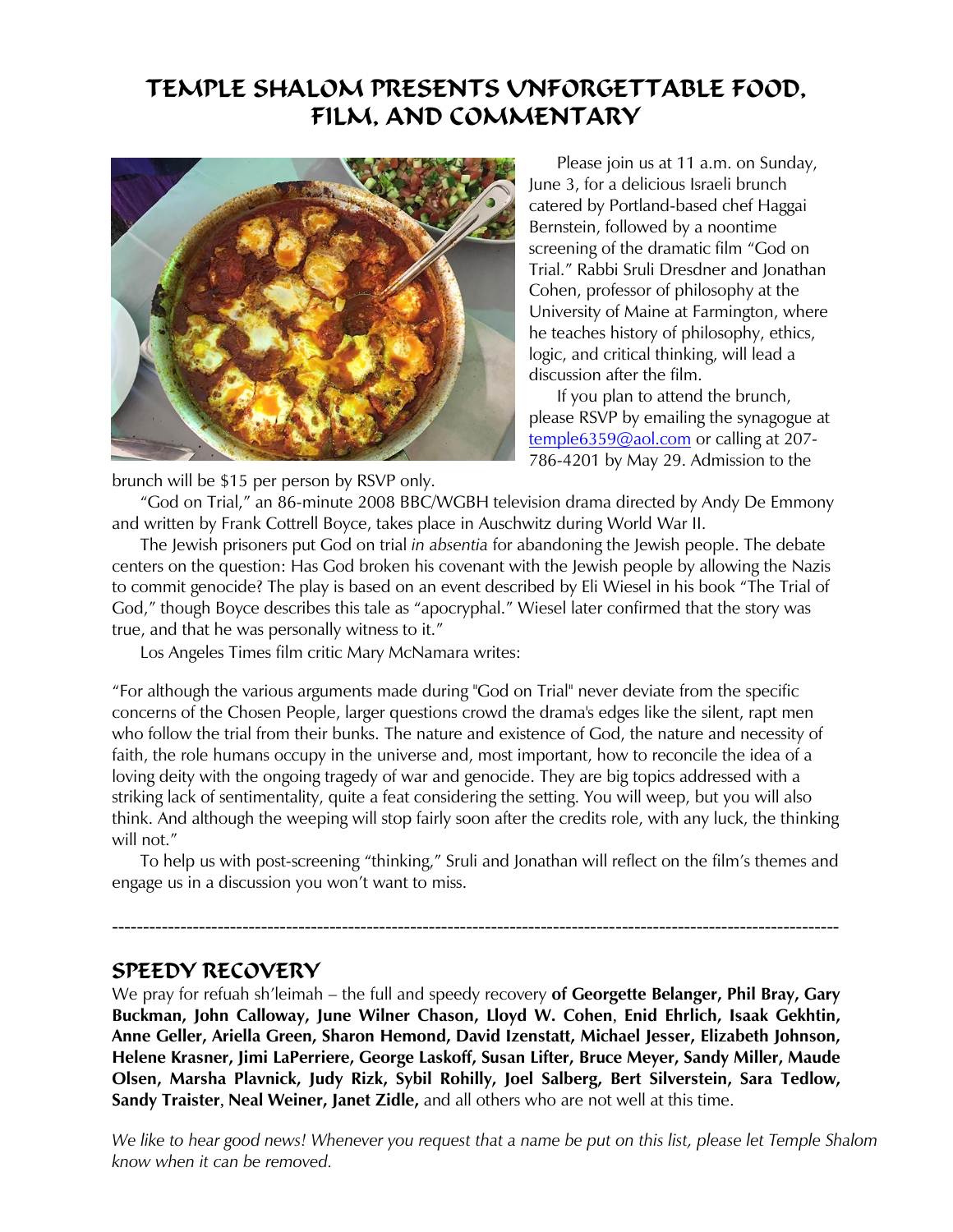

## **This month's traditional and musical Kabbalat Shabbat Service will be held on Friday, June 1st at 7 p.m.**

## **The Service will be followed by an Oneg Shabbat.**

**There will be no Shabbat Services on Saturday, June 2nd .**

---------------------------------------------------------------------------------------------------------------------



**Maine Conference for Jewish Life June 8 - 10 - Thomas College - Waterville, ME Register now at<http://www.colby.edu/jewishlife/registration/>**

**There will be regular Shabbat Morning Services on Saturday, June 9th**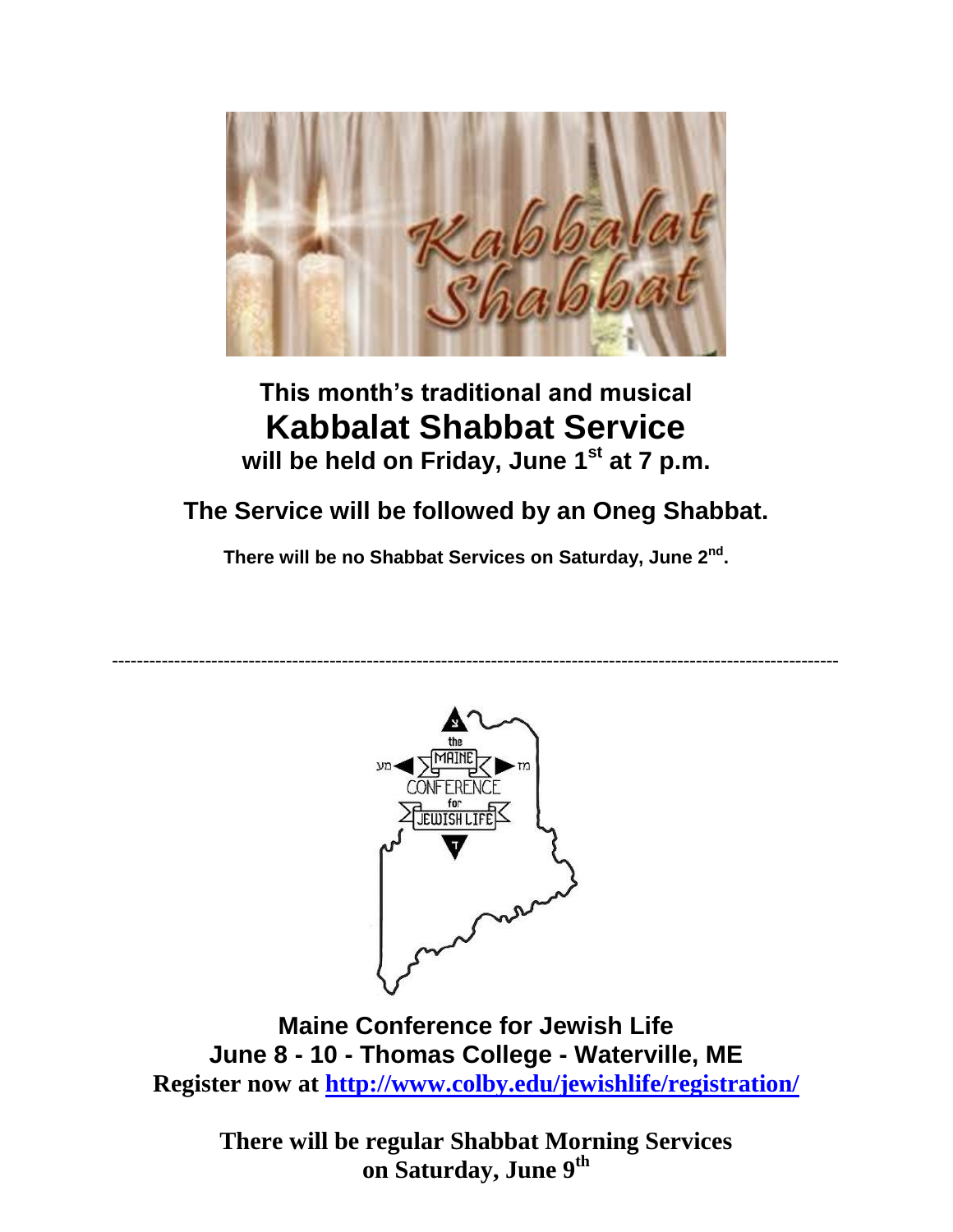### **!!!!!!!!!!!!!!!!BOOK GROUP NEWS!!!!!!!!!!!!!!!!!!**

 On May 3rd, fourteen of us met in Portland for an early dinner before going to the JCA to hear Dara Horn. She's the author of the book we just read, *Eternal Life*. We've read all her books and did phone interviews for two of her novels, and she was even better in person. She brought insight into her book and its characters, and talked about her writing process. She answered questions with humor and revelation. A great outing for all!



 Then on May 14, we met at the Temple to discuss *Eternal Life* amongst ourselves. Present were Lindsey Walker, Babs Shapiro, Malca Wilner, Joel Olstein, Bonnie Faiman, Larry Faiman, Judy Abromson, Linda Griswold, Bertha Bodenheimer, Adele Silverman and me, Lesli Weiner. We agreed that the book's magical realism was a bit far-fetched. But once you understood that in order to save the life of their infant son, Rachel and Elazar would have to live their lives over and over again, the romp through two thousand years of history was fascinating. To quote Rachel's 21<sup>st</sup> century granddaughter, "Dying is what gives life its meaning." Read this book in this life.

 Our next book is *Beneath A Scarlet Sky* by Mark Sullivan. We will meet next on MONDAY, JUNE 11 at 4 PM. Based on a true story of a forgotten hero, this 5 star novel is soon to become a major television event. Here is Amazon's description:

"Pino Lella wants nothing to do with the war or the Nazis. He's a normal Italian teenager—obsessed with music, food, and girls—but his days of innocence are numbered. When his family home in Milan is destroyed by Allied bombs, Pino joins an underground railroad helping Jews escape over the Alps, and falls for Anna, a beautiful widow six years his senior.

In an attempt to protect him, Pino's parents force him to enlist as a German soldier—a move they think will keep him out of combat. But after Pino is injured, he is recruited at the tender age of eighteen to become the personal driver for Adolf Hitler's left hand in Italy, General Hans Leyers, one of the Third Reich's most mysterious and powerful commanders.

Now, with the opportunity to spy for the Allies inside the German High Command, Pino endures the horrors of the war and the Nazi occupation by fighting in secret, his courage bolstered by his love for Anna and for the life he dreams they will one day share."

We also chose our next group of books. Write them in your calendars!

| July 9The Orphan's Tale by Pam Jenoff                             |
|-------------------------------------------------------------------|
| August 13Call Me By Your Name by Andre Aciman                     |
| September 17Dinner At the Center of the Earth by Nathan Englander |
| October 15The Two-Family House by Lynda Cohen Loigman             |
| November 12Rashi's Daughters, Book I: Joheved by Maggie Anton     |
| December 10The Finkler Question by Howard Jacobson                |
| January 14The Submission by Amy Waldman                           |
| February 11 Am Forbidden by Anouk Markovitz                       |
| March 11Mission to Paris by Alan Furst                            |
| April 8 (or 15)The Weight of Ink by Rachel Kadish                 |

Do read the Ma Chadash each month for any last minute changes.......lesli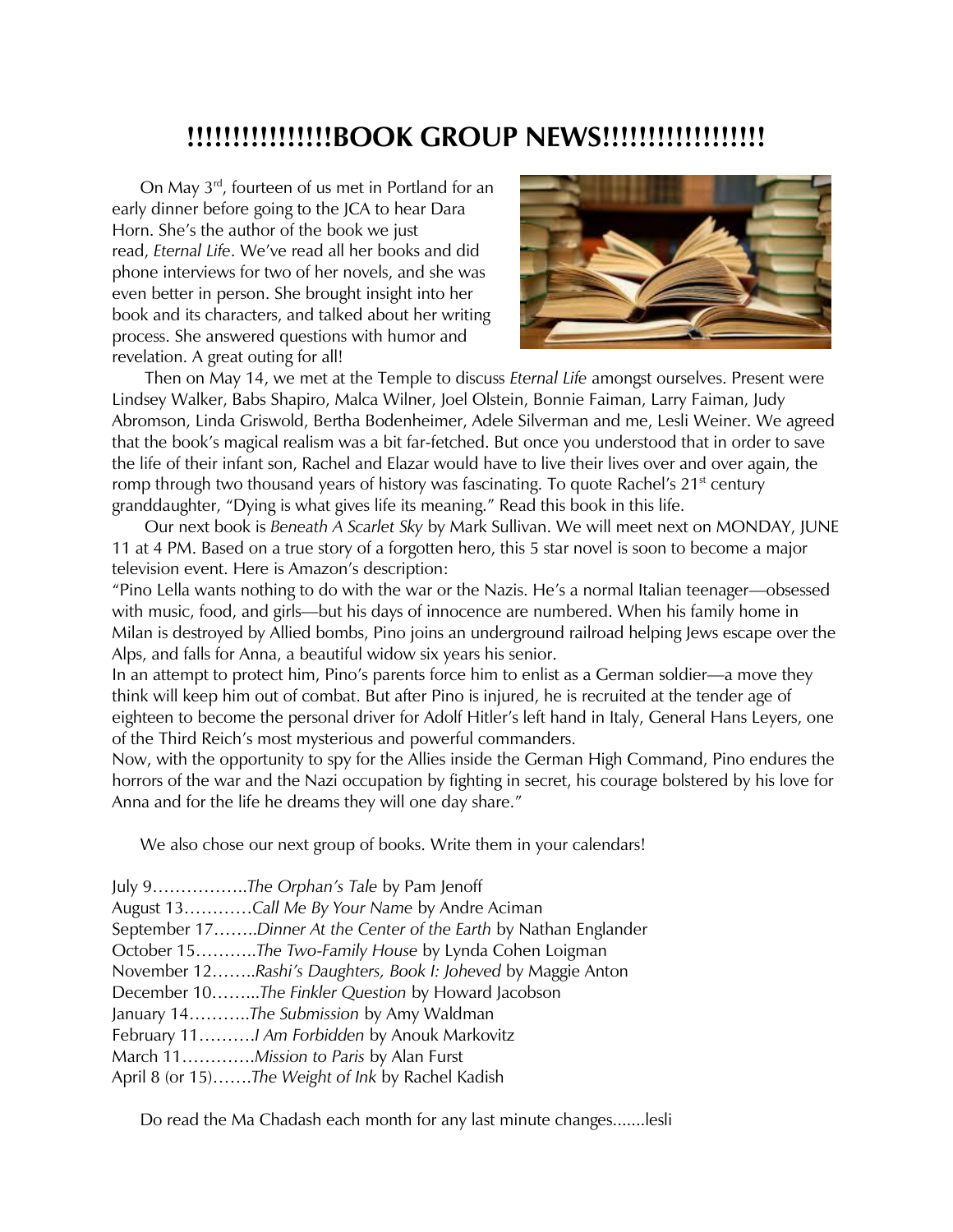# *Simon Tov u'Mazel Tov!*

*Sarah Levine and Liz Barter* 

*invite the Temple Shalom Community* 

*to share our special day* 

*as our beloved daughter* 

*Riley* 

*Celebrates her Bat Mitzvah* 



*Friday, June 29 th* 

*Dinner at 5:30 p.m. Kabbalat Shabbat Service at 6:30 p.m.* 

*Dessert and Music to follow the service* 

*RSVPs greatly appreciated*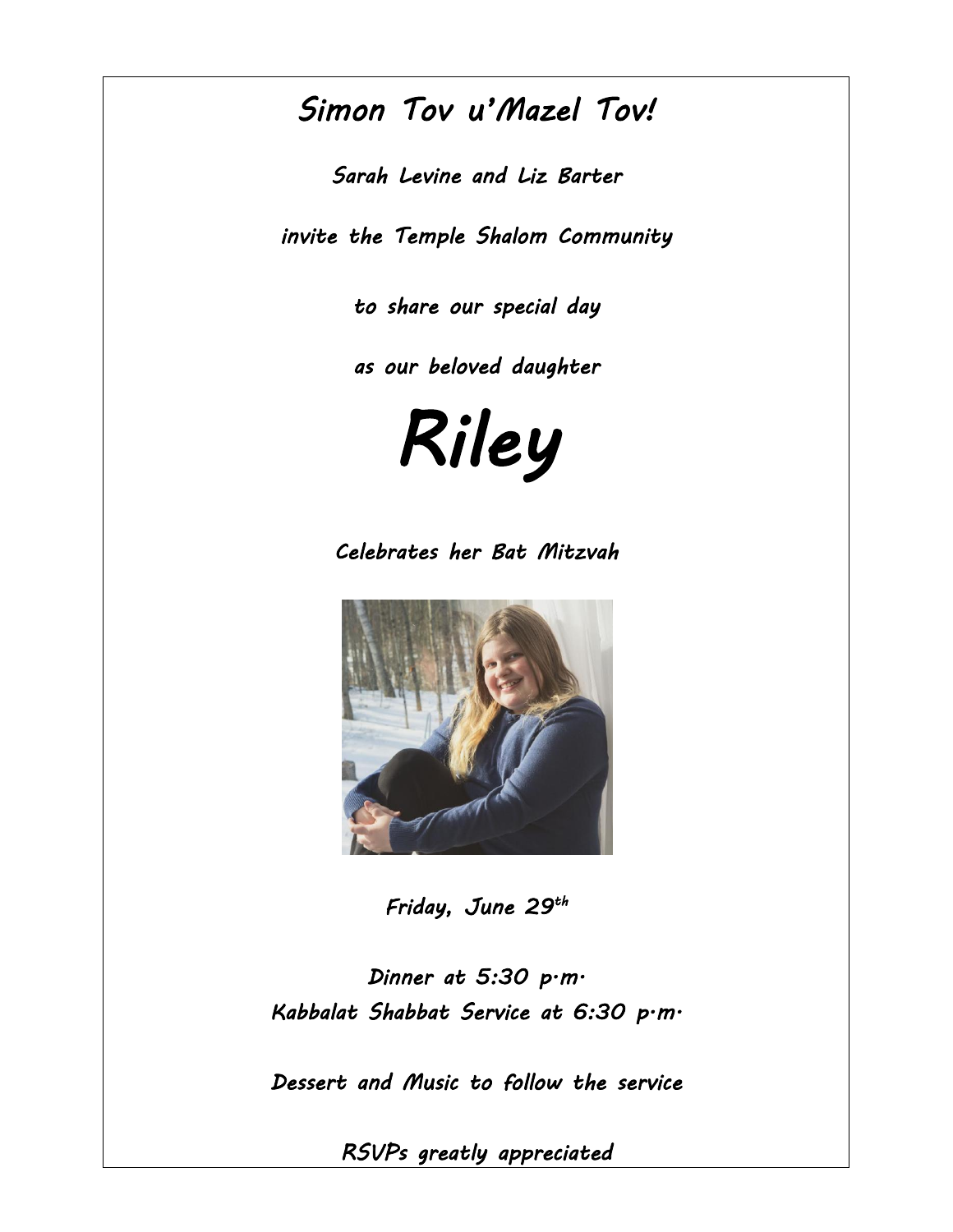## *Simon Tov u'Mazel Tov!*

*Stacey Henson-Drake and Dr. Mitchell Ross* 

*invite the Temple Shalom Community* 

*to share our special day* 

*as our beloved daughter* 



*Celebrates her Bat Mitzvah* 



*Saturday, June 30th* 

*Dinner at 6:00 p.m. Havdallah Service at 7:00 p.m.* 

*Dessert and Music to follow the service RSVPs greatly appreciated*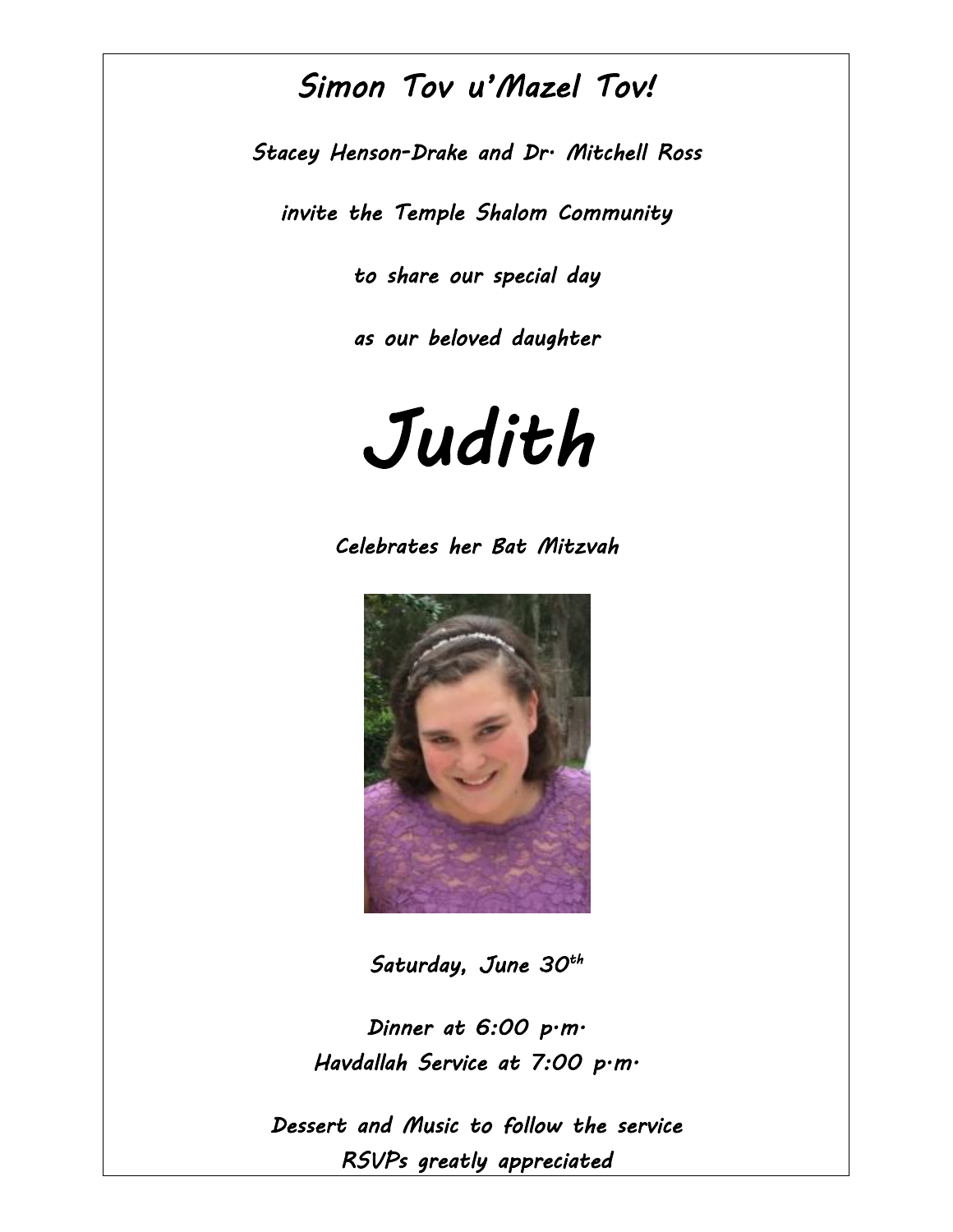# Person Of The Year 2018

We chose to honor this person THIS year, not because this is the first year we have noticed what a hard worker she is. She is not a member on any committee, yet serves on all when asked. She doesn't even belong to Book Group, but helps many members download free ebooks. Matter of fact, she is our answer-girl for anything concerning computers and technology. Everyone wants her to continue to host Lunch 'n Learn, not only because of how welcome she makes us feel in her beautiful, spacious home, but because of the special, delicious lunches she provides. She is our own personal gourmet caterer, and you know how important food is to the total Jewish experience!

No, THIS year was special because there were some holes that needed filling, and this person did not wait to be asked. Ever since Lisa started working full time, our wonderful Temple library was uncared for. It was impossible to move around in the back room of the office because there were so many boxes of donated books waiting for someone to go through them. There were also stacks of unshelved books that people had borrowed and returned. This person culled books we didn't want or had too many copies of, re-categorized and re-catalogued the books and then re-labeled the shelves. Now the back office is cleaned out, the books are easy to find and the library looks marvelous. Many hours of work went into this.

Also, Julie took a long leave of absence this year, and we hired Melissa to fill in. As many of us suspected, it takes more than one person to fill Julie's shoes. So when Melissa yelled "Help!" this person came running. She helped get the Ma Chadash out each month, and the Yahrzeit notices too.

There are other ways she has volunteered to benefit our Temple community. Too many to mention here. But I do want to say that this has been a trying time for her family this year and she has been the quiet force that has held them all together. Her father-in-law died, her husband needed back surgery, her son was laid up with a broken leg and her mother-in-law had numerous health issues. This person took care of them all, and always with high energy and a smile on her face.

I'm afraid I got this person here tonight under false pretenses. I asked her to be in charge of the kitchen, and of course, she said yes. This person prefers to stay in the background with no accolades, so I'm sure she is aghast that we are even talking about her. I am in awe of her and in everything she does, especially the small things. It gives me great pleasure to present The Person Of The Year Award to Anne Allen!...................Lesli Weiner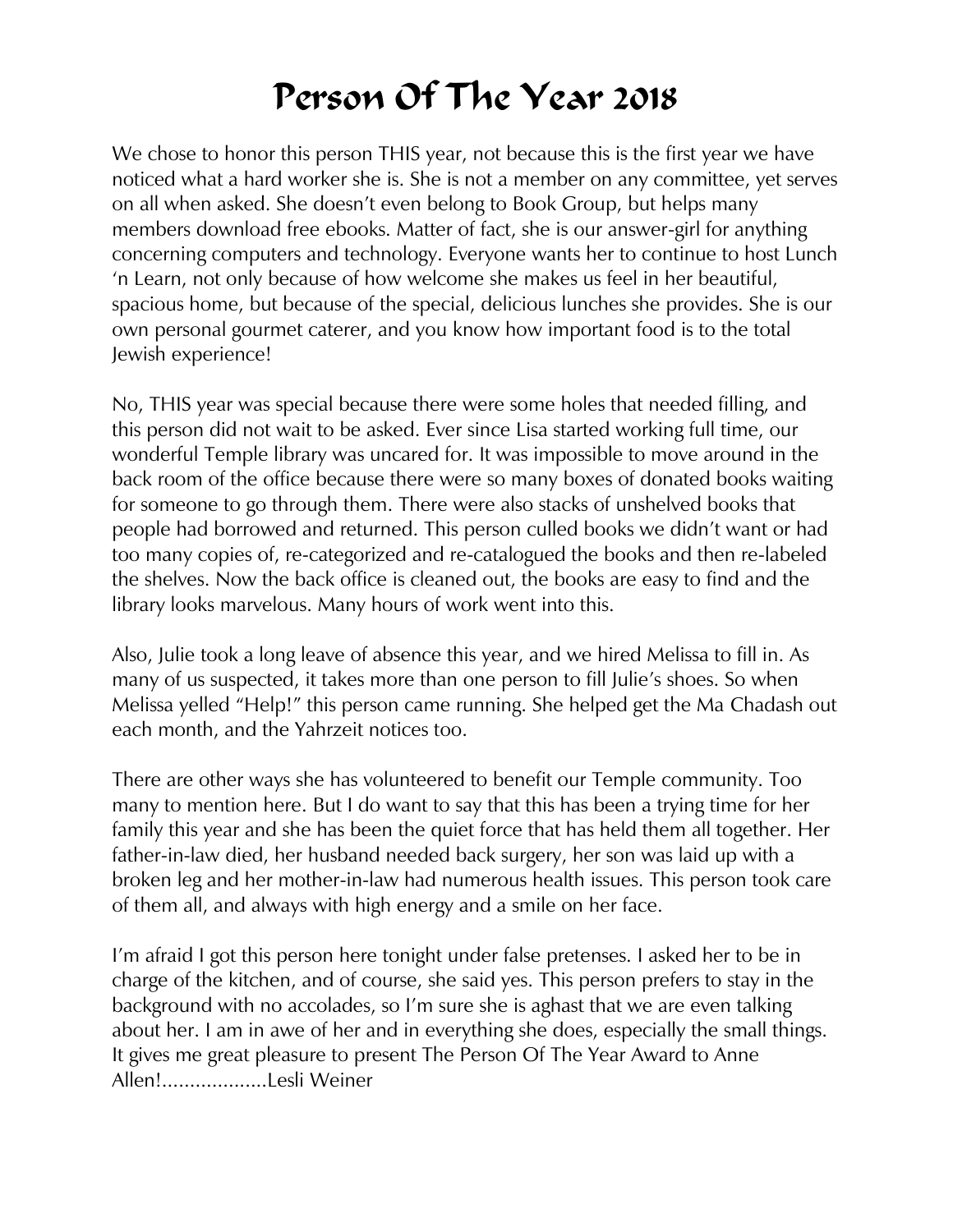#### HAPPY BIRTHDAY TO

| Margaret Meyer   | June<br>1      |
|------------------|----------------|
| Charlene Goodman | 2              |
| Kenneth Levinsky | 6              |
| Naysa Worthy     | 6              |
| Ellen Burke      | $\overline{7}$ |
| Melissa Burke    | 8              |
| William Zidle    | 11             |
| Arthur Silverman | 13             |
| Linda Isaacson   | 14             |
| Molly Platz      | 14             |
| Matthew Zidle    | 15             |
| Joseph Platz     | 16             |
| Mark Carlson     | 18             |
| Sruli Dresdner   | 19             |
| Karen Calloway   | 24             |
| Barbara Shapiro  | 26             |
| Elizabeth Barter | 29             |
| Shelley Rau      | 30             |
|                  |                |

#### HAPPY BIRTHDAY TO

| David Teich                 | July<br>$\mathbf 1$ |
|-----------------------------|---------------------|
| Sharon Chandler Bodenheimer | $\overline{2}$      |
| Roz Kutzen                  | 3                   |
| Melissa Johnson             | 5                   |
| James Nesbitt               | 5                   |
| Olivia Casares              | $\overline{7}$      |
| Naomi Nesbitt               | $\overline{7}$      |
| Rose Wollman                | $\overline{7}$      |
| Jeffrey Brown               | 8                   |
| <b>Bonnie Faiman</b>        | 8                   |
| Paul Rausch                 | 11                  |
| Marion Rausch               | 12                  |
| Phyllis Graber Jensen       | 14                  |
| Lisa Mayer                  | 17                  |
| Jonathan Cohen              | 18                  |
| Marianne Wise               | 22                  |
| Anita Miles                 | 25                  |
| Richard Rau                 | 27                  |
| Melissa Brown               | 28                  |

A great way to honor special occasions or remember those who have passed is with a donation to Temple Shalom.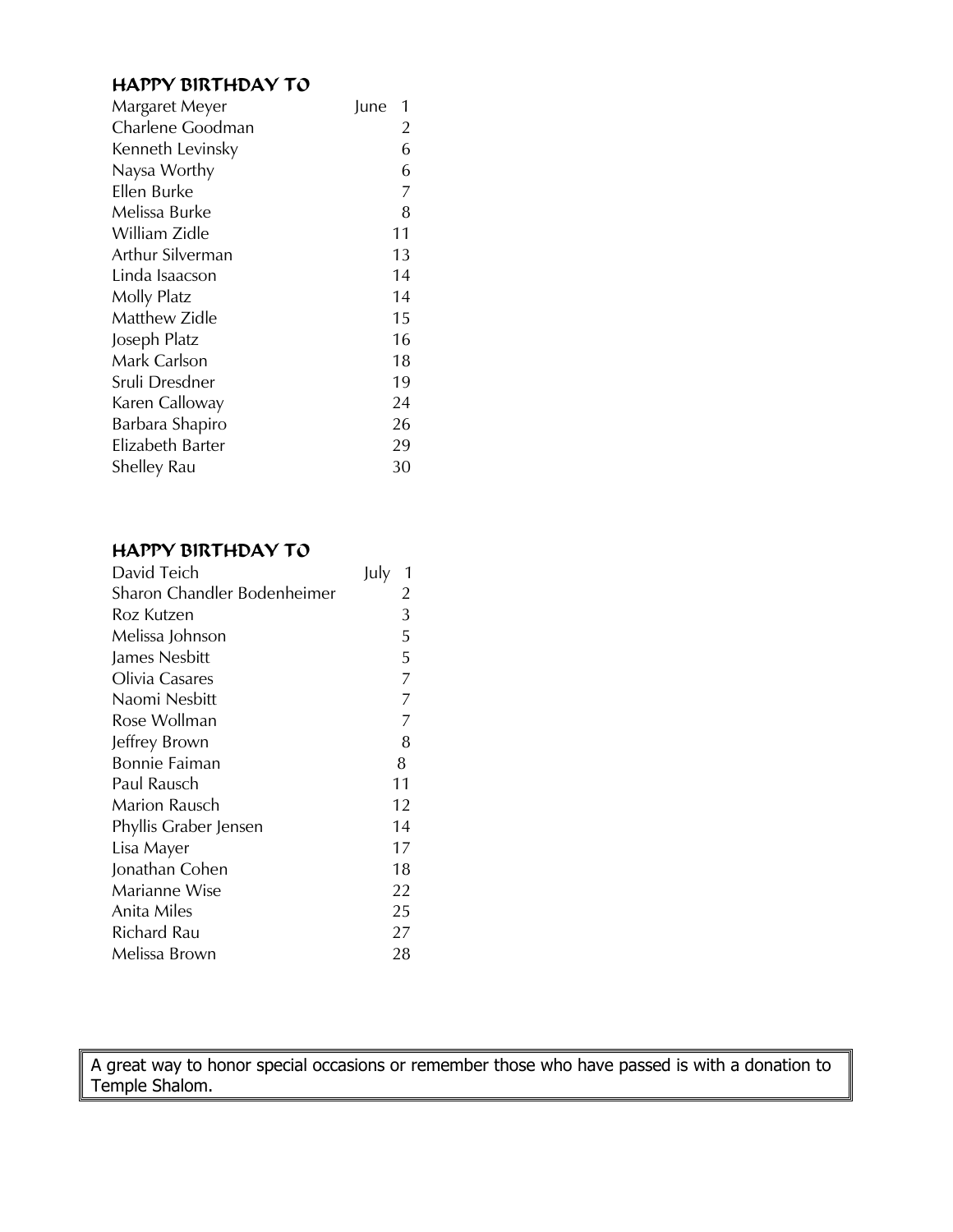#### HAPPY ANNIVERSARY TO

| Bonnie & Laurence Faiman    | June | -5 |
|-----------------------------|------|----|
| Margaret & Henry Meyer      |      | 6  |
| Arthur & Donna Silverman    |      | 18 |
| Andrew & Sharon Bodenheimer |      | 21 |
| Melissa & Mark Johnson      |      | 21 |
| Babs & Michael Shapiro      |      | 22 |
|                             |      |    |
| Jeffrey & Susan Brown       | July |    |
| Allyson & Peter Casares     |      | 3  |
| Karen & John Calloway       |      | 7  |
| Behzad & Harriet Fakhery    |      | 7  |
| Joe & Chrissy Zidle         |      | 8  |
| Victoria & Jonathan Cohen   |      | 31 |

#### JUNE 2018 YAHRZEITEN

| May Tetenman     | June |    |
|------------------|------|----|
| Milton Burke     |      | 3  |
| Milton Krasner   |      | 3  |
| Harry Shapiro    |      | 4  |
| Evelyn Levine    |      | 5  |
| Alan Levenson    |      | 9  |
| A.H. Plavin      |      | 17 |
| Philip Rosenthal |      | 23 |
| Jeannette Kaye   |      | 23 |
| Philip Isaacson  |      | 25 |
| Jessie Pributsky |      | 25 |

#### JULY 2018 YAHRZEITEN

| <b>Elaine Cohen</b>   | July | 3  |
|-----------------------|------|----|
| Goldie Goldberg       |      | 3  |
| Howard Kates          |      | 6  |
| Sarah Shapiro         |      | 6  |
| Esther Shain          |      | 9  |
| Irving Goldberg       |      | 10 |
| Jenniferlee Levine    |      | 18 |
| Randall Silver        |      | 18 |
| Dorothy Krasner       |      | 20 |
| Charles Pributsky     |      | 23 |
| <b>Muriel Ross</b>    |      | 23 |
| Charles Wilner        |      | 24 |
| <b>Bernice Harris</b> |      | 25 |
| Clara Marcus          |      | 26 |
| Fannye Roberts        |      | 30 |
|                       |      |    |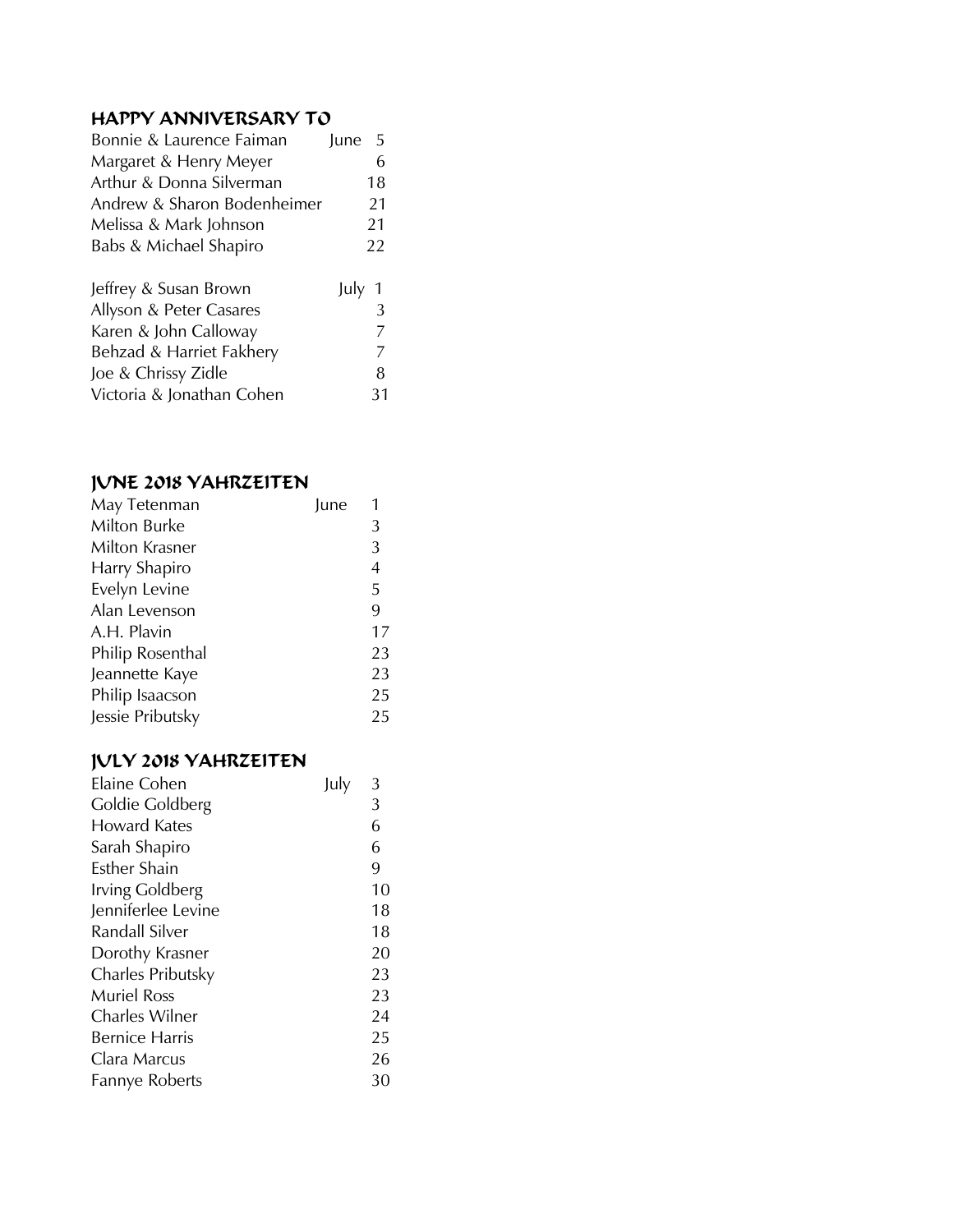Ma Chadash/What's New is published monthly by Temple Shalom, Synagogue-Center. Temple Shalom is an independent congregation and a member of the Lewiston-Auburn Jewish Federation.

The mission of Temple Shalom, Synagogue-Center is to foster a strong Jewish identity and an active Jewish Community.

| Rabbi                    | Sruli Dresdner            |                                      |                         |
|--------------------------|---------------------------|--------------------------------------|-------------------------|
|                          |                           | Programming/Social Action            | Phyllis Graber Jensen   |
|                          |                           |                                      | Paula Marcus-Platz      |
| Office Manager           | Julie Waite               | Preschool                            | Allyson Casares         |
|                          | <b>BOARD OF DIRECTORS</b> |                                      |                         |
| President                | David Allen               | Temple Shalom office hours are       |                         |
| <b>Vice President</b>    | Lesli Weiner              | 9 a.m. to 12:00 p.m. Monday - Friday |                         |
| Secretary                | Lewis Zidle               |                                      |                         |
| Treasurer                | Aaron Burke               | Telephone: 207-786-4201              |                         |
|                          |                           | www.templeshalomauburn.org           |                         |
| <b>Board Members</b>     | Judy Abromson             | E-mail address:temple6359@aol.com    |                         |
|                          | Bertha Bodenheimer        |                                      |                         |
|                          | Allyson Casares           | Rabbi Sruli: djsruli@gmail.com       |                         |
|                          | <b>Elliott Epstein</b>    |                                      | Telephone: 914-980-9509 |
|                          | Laurence Faiman           |                                      |                         |
|                          | Joel Goodman              |                                      |                         |
|                          | <b>Scott Nussinow</b>     |                                      |                         |
|                          | Joel Olstein              |                                      |                         |
|                          | <b>COMMITTEE CHAIRS</b>   |                                      |                         |
| Ritual                   | Larry Faiman              |                                      |                         |
| Membership/Outreach      | Bertha Bodenheimer        |                                      |                         |
| Budget/Finance/Endowment | Stan Tetenman             |                                      |                         |
| Cemetery                 | Henry Meyer               |                                      |                         |
| Hebrew School/Education  | Allyson Casares           |                                      |                         |

#### YAHRZEITEN

If you are observing a yahrzeit and are planning to come to Thursday morning minyan to say Kaddish, we urge you to contact **Bob Laskoff** [\(ral@laskofflaw.com\)](mailto:ral@laskofflaw.com) and let him know so that he can include that information in his weekly reminder email. It is your responsibility to call friends and neighbors to make sure there are enough people for the minyan.

We all enjoy our Thursday morning Minyans and breakfast schmoozes. **HELP!** We need volunteers to shop and setup. A sign-up sheet is in the kitchen.

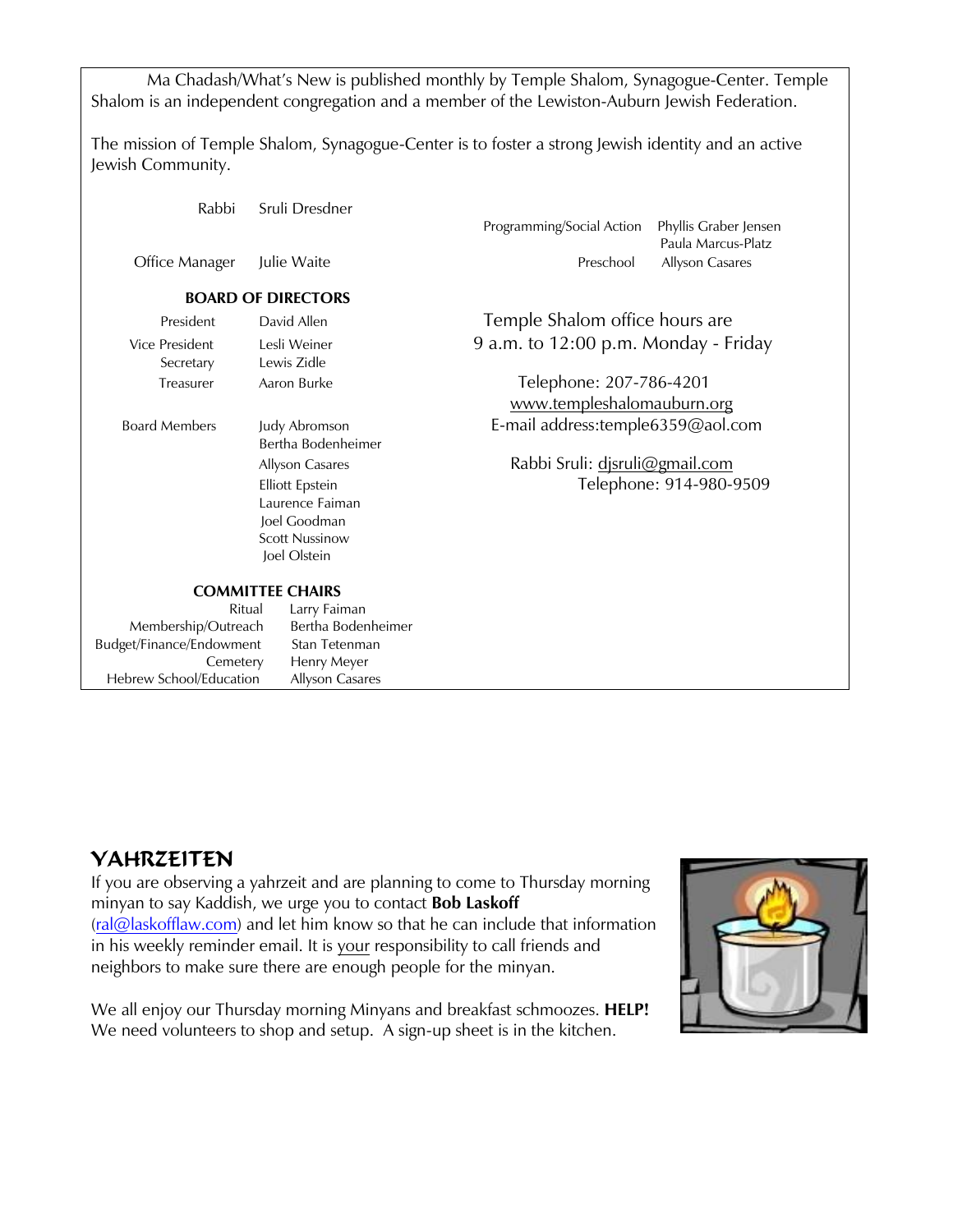## CONTRIBUTIONS

#### **GENERAL FUND**

Bertha Bodenheimer To Amy & Scott Nussinow in honor of Jennifer and William's marriage In honor of Danali & Joseph Jensen's b'nai mitzvah To Ally Casares in honor of receiving the 2018 Auburn Citizen of the Year award To Anne Allen in honor of being named Temple Shalom's Person of the Year To Andrew & Sharon Bodenheimer in honor of Ian's graduation from high school and Elyse's graduation from the University of South Carolina To Carol & Seth Alberts in honor of Miriam's graduation from high school To Rabbi Sruli & Lisa in honor of Aaron's graduation David & Anne Allen To Ally Casares in honor of receiving the 2018 Auburn Citizen of the Year award Jerryanne LaPerriere To Ally Casares in honor of receiving the 2018 Auburn Citizen of the Year award Sandra Traister In memory of Arthur Jacobson Bonnie & Larry Faiman To thank Anne Allen for her beautiful lunch To thank Rabbi Sruli for the enlightening lunch and learn To thank Peter & Andrew Casares for all their efforts at the Lag B'Omer service To Ally Casares in honor of receiving the 2018 Auburn Citizen of the Year award Amy & Scott Nussinow In honor of the marriage of Jen Nussinow to William Tasker Sheri & Joel Olstein In honor of Danali & Joseph Jensen's b'nai mitzvah John & Karen Calloway In memory of Jack Kaduson Harriet & Behzad Fakhery In honor of Danali & Joseph Jensen's b'nai mitzvah To Ally Casares in honor of receiving the 2018 Auburn Citizen of the Year award To Anne Allen for being named Person of the Year Ruth Kahn In honor of Danali & Joseph Jensen's b'nai mitzvah Susan Weiner In memory of Lillian Rosen Marilyn Simonds To Ally Casares in honor of receiving the 2018 Auburn Citizen of the Year award Andrew & Sharon Bodenheimer In memory of Robert Allen, Hugo & Ruth Schleicher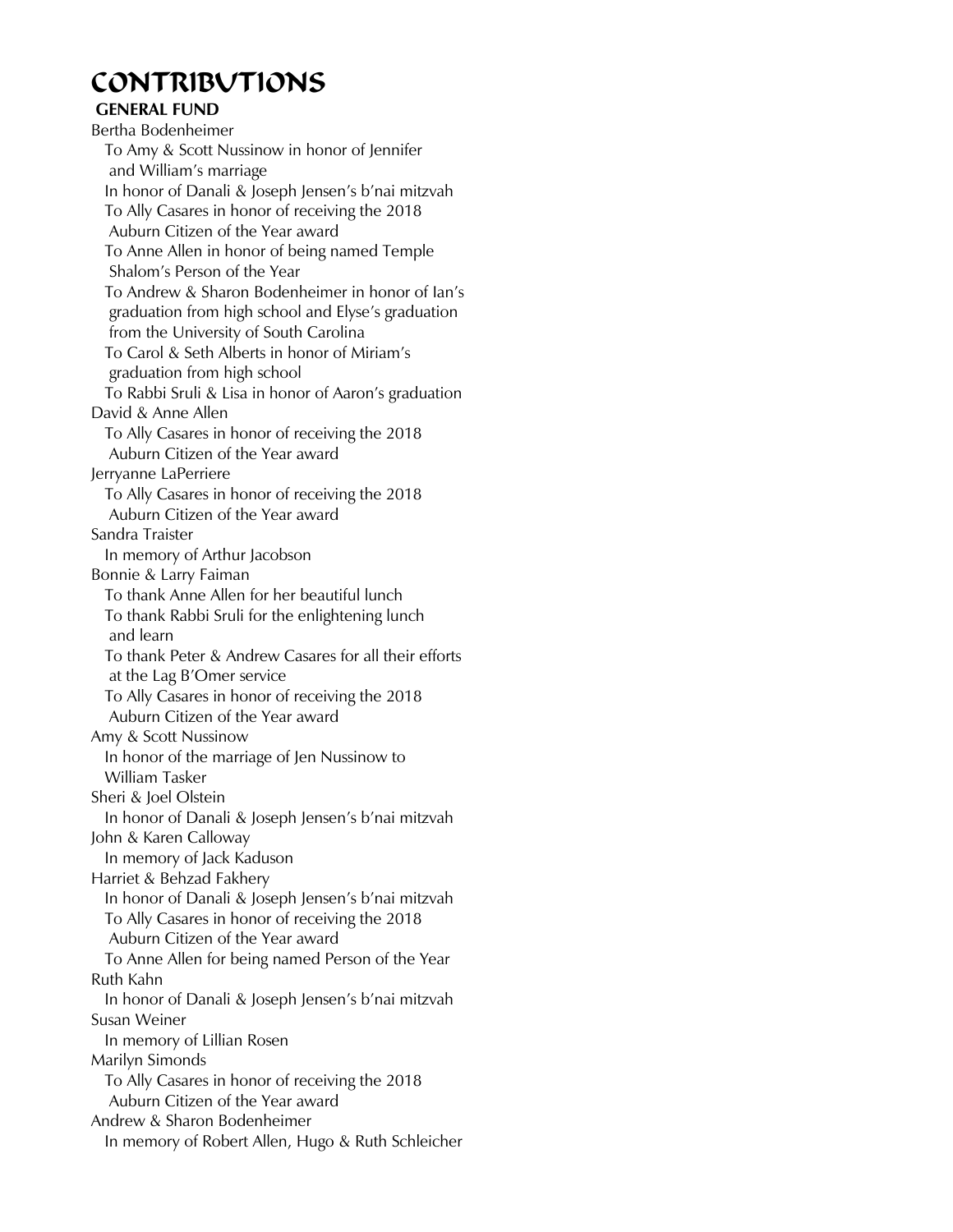Marcia Weston In appreciation Judy Abromson To Ally Casares in honor of receiving the 2018 Auburn Citizen of the Year award Jake, Adam & David Allen To Anne Allen in honor of being named Temple Shalom's Person of the Year **COHEN/LEVOY GARDEN FUND** Stuart & Carmen Cohen In honor of Steven Cohen receiving his doctorate degree in education from the University of Pittsburg In honor of Stuart R. Cohen's  $85<sup>th</sup>$  birthday **LIBRARY FUND** Bob & Jackie Laskoff In memory of William Leavitt **NUSSINOW PRESCHOOL FUND** Allyson & Peter Casares In honor of Marilyn Simonds 90th birthday Amy & Scott Nussinow In memory of Jean Renard Estelle Rubinstein To Ally Casares in honor of receiving the 2018 Auburn Citizen of the Year award **PRAYER BOOK/PULPIT FUND** Dr. Mitchell Ross In memory of Cecile Kates **RABBI'S DISCRETIONARY FUND**  Amy & Scott Nussinow In appreciation of Rabbi Sruli Dresdner Jenn & Jerry Cohen In memory of Lillian Cohen Sandy Allen In memory of Robert Allen The Sharon Day Family In memory of Aaron M. Krakower To Ally Casares in honor of receiving the 2018 Auburn Citizen of the Year award In honor of son, Michael's, successful year as head coach for Mikaela Shiffrin, who is once again #1 Women's Alpine Ski Racer in the world In honor of granddaughter, Emily Grandahl's graduation from Monmouth Academy & her early acceptance to Merrimack College where she will play soccer & be an honors program student In honor of granddaughter, Sammy Grandahl for always being on the Dean's list & going to Florence, Italy for her Fall semester In honor of granddaughter, Natalie Grandahl's success on the Monmouth Academic Decathlon Team as state champions, & she went on to Nationals in Texas where she placed  $4<sup>th</sup>$  in the Interview Division Also very proud of Mateo Day Calcogne & Nick Day Calcogne for a great ski racing season out of Mount Manfield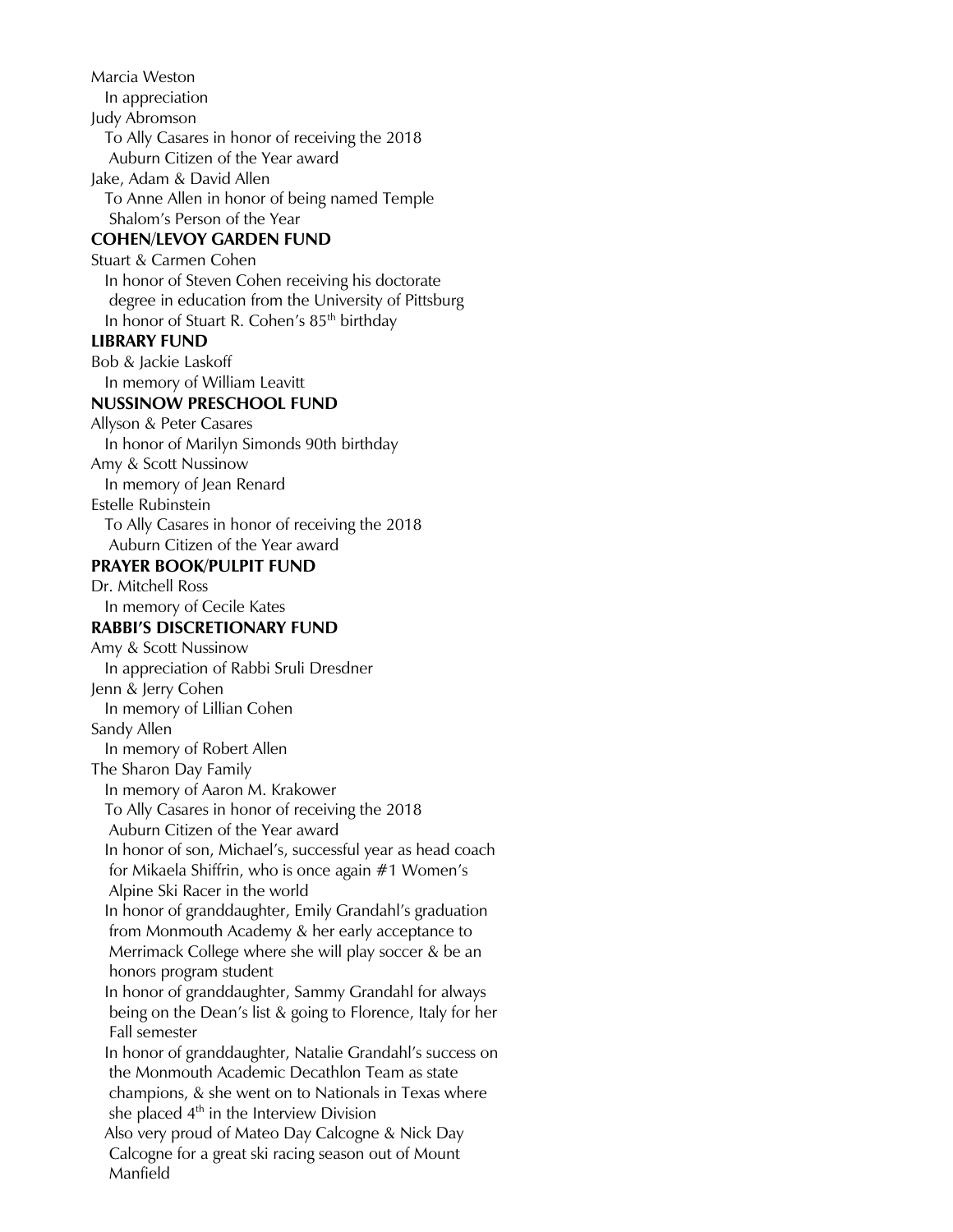**ABROMSON MEMORIAL FUND BELL MEMORIAL CHAPEL FUND BODENHEIMER PASSOVER FUND CEMETERY FUND** *(Grounds Improvements Project)* **ENDOWMENT FUND EVE & GEORGE SHAPIRO MEMORIAL FUND FAMILY HEBREW SCHOOL FUND MARCUS MEMORIAL GARDEN FUND MINYANAIRES FUND RANDALL SILVER LIBRARY FUND SHIRLEY GOODMAN MEMORIAL FUND**